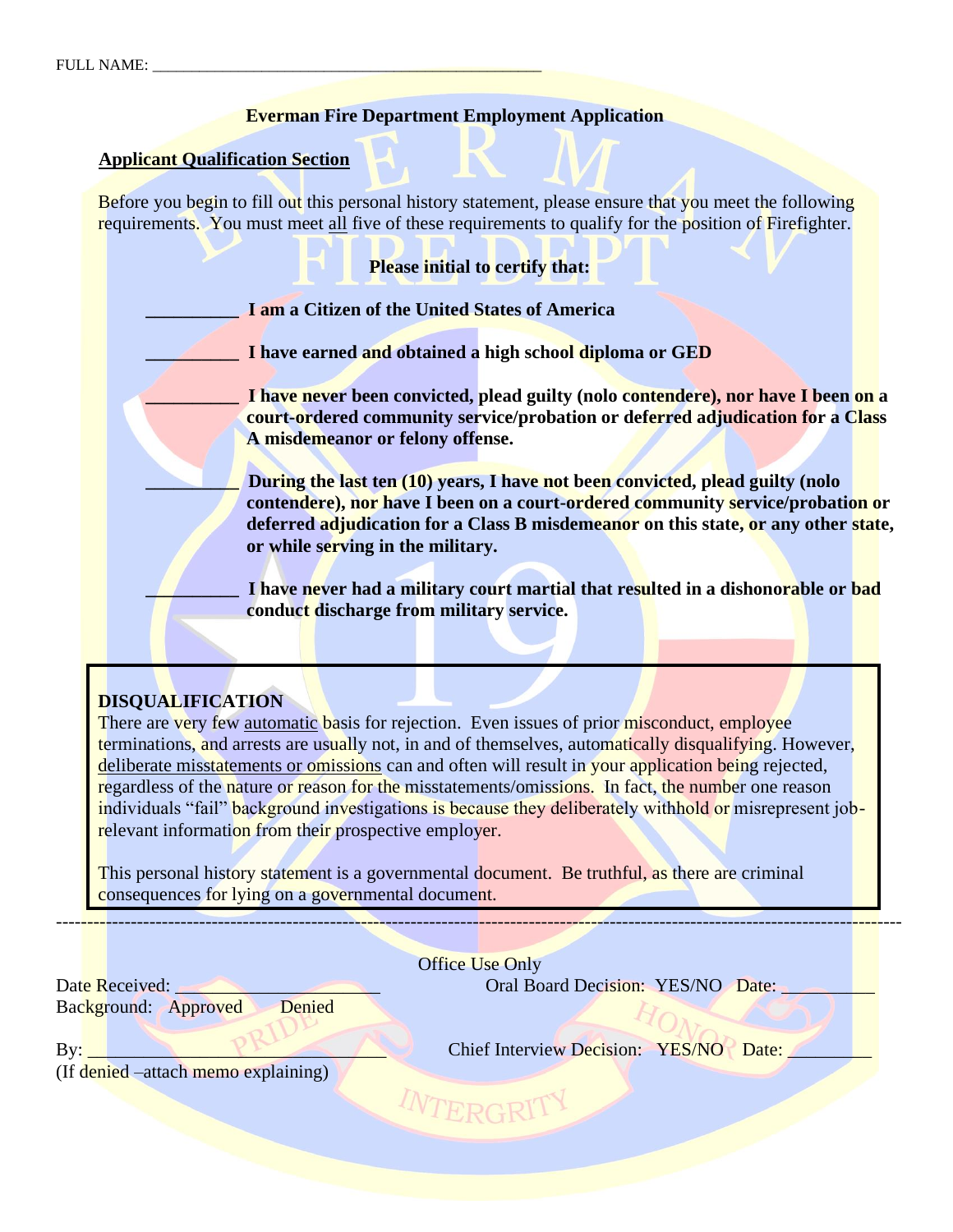# **Personal History Statement Instructions**

Everman Fire Department Personnel are exposed to emergency incidents that put life or death choices in their control. A great deal of trust is given to a person by this department, this city, and its citizens once they don the uniform of an Everman Firefighter. A thorough background investigation is required to properly evaluate the suitability of applicants for employment with the agency. Although it is an achievement to reach the background phase of the hiring process, this is still a competitive process and does not, in any way, guaranty selection.

These instructions are provided as a guide to assist you in properly completing your Personal History Statement. **It is essential that the information is accurate in all respects so please read all instructions carefully before proceeding**. The Personal History Statement will be used as a basis for a background investigation that will determine your eligibility for becoming an employee.

- **1.** Your application must be printed legibly in **BLACK INK** by the applicant or typed. Answer all questions truthfully and accurately.
- **2.** If a **question is not applicable to you**, enter **N/A** in the space provided.
- **3.** Avoid errors by reading the directions carefully before making any entries on the form. Be sure your information is accurate and in proper sequence before you begin.
- **4.** You are responsible for obtaining correct and full addresses. If you are not sure of an address, personally verify before making that entry on this history statement. Errors will not be viewed favorably. All addresses must be complete including zip code.
- **5.** If you need additional space for your answers, attach an additional sheet or sheets as needed. Be sure to indicate what question number and page this refers to.
- **6.** An accurate and complete form will help expedite your investigation. **Omissions or falsifications** will result in **disqualification.**
- **7.** You are responsible for furnishing any changes and/or updating your application as needed, such as address changes or telephone changes in writing.
- **8.** Any candidate submitting an incomplete application **will not proceed through the background investigation or hiring process**. Your application **will be evaluated on completeness and neatness.**
- **9.** The application must include all of the following applicable documents before submission (photocopies are acceptable in most cases). Failure to provide required documents could result in immediate disqualification.
	- Completed Personal History Statement
	- Copy of your Social Security card or birth certificate.
	- Copy of your valid Texas driver license or a copy of another State's driver license. Applicant must possess a valid Texas driver license prior to being offered employment.
	- Copy of your High School diploma or GED certificate.
	- Copy of your TCFP Firefighter and/or TDSHS EMS Provider Certificate.
	- Copy of all additional training certificates awarded to you.
	- Copy of your DD-214 if applicable. Must possess an honorable discharge.
	- Original certified copy of your Naturalization papers, if applicable. (No photo copy)
	- Copy of a NIMS 100,200,700,800.
- **10.** If you have any questions, please contact your assigned background investigator
- **11.** When submitting the completed documents, please place them in a sealed envelope marked Personal and Confidential to your assigned background investigator.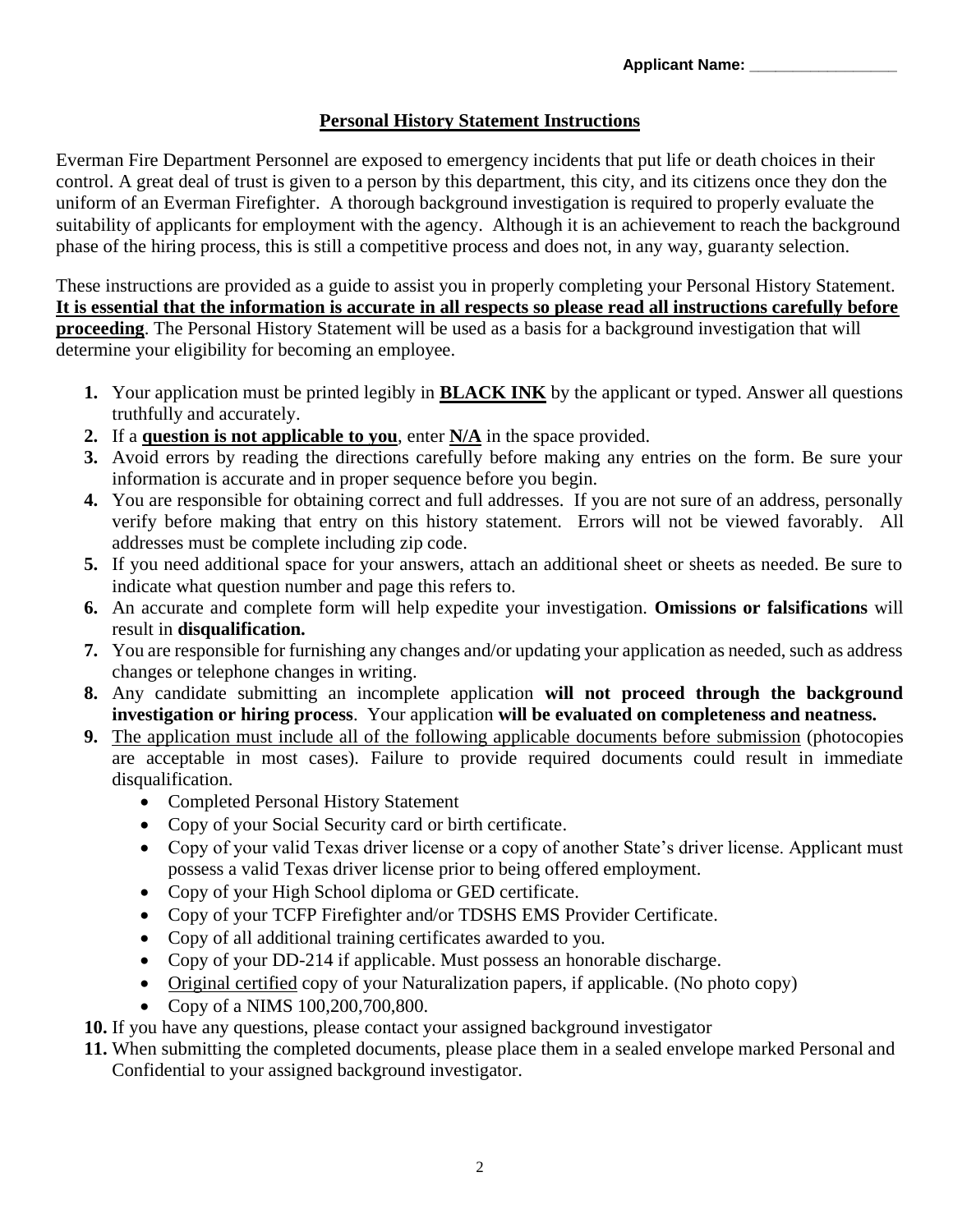### **APPLICANT IDENTIFICATION**

# INFORMATION PROVIDED IN THIS SECTION IS USED FOR IDENTIFICATION PURPOSES ONLY.

| <b>Last Name</b>                              | First                      | <b>Middle</b>                          | <b>Maiden</b> |
|-----------------------------------------------|----------------------------|----------------------------------------|---------------|
|                                               |                            |                                        |               |
| <b>Street Address</b>                         |                            | Apt. No.                               |               |
|                                               |                            |                                        |               |
| <b>City</b>                                   |                            | <b>State &amp; Zip Code</b>            |               |
|                                               |                            |                                        |               |
| Mailing Address (if different from residence) |                            | <b>State &amp; Zip Code</b>            |               |
|                                               |                            |                                        |               |
| Home Telephone No.                            | Work Telephone No.         | <b>Cellular No.</b>                    |               |
|                                               |                            |                                        |               |
| Date of Birth                                 | <b>Social Security No.</b> | Driver's License Number, Class & State |               |
|                                               |                            |                                        |               |

Have you ever been known or gone by any other name (excluding nick-names)? If yes, give details.

|                                                                    |  |                         | Place of Birth (City, County, State, Country)<br><u>Department</u>                                                      |
|--------------------------------------------------------------------|--|-------------------------|-------------------------------------------------------------------------------------------------------------------------|
| Are you a U.S. Citizen by Birth?<br>Are you a Naturalized Citizen? |  |                         |                                                                                                                         |
|                                                                    |  | Height Weight Eye Color | Hair Color                                                                                                              |
|                                                                    |  |                         |                                                                                                                         |
|                                                                    |  | service provider(s).    | Do you have a social networking, instant messaging, or other internet-based profile(s)? If yes, provide screen name(s), |
|                                                                    |  |                         |                                                                                                                         |

\_\_\_\_\_\_\_\_\_\_\_\_\_\_\_\_\_\_\_\_\_\_\_\_\_\_\_\_\_\_\_\_\_\_\_\_\_\_\_\_\_\_\_\_\_\_\_\_\_\_\_\_\_\_\_\_\_\_\_\_\_\_\_\_\_\_\_\_\_\_\_\_\_\_\_\_\_\_\_\_\_\_\_\_\_\_\_\_\_\_\_\_\_\_\_\_\_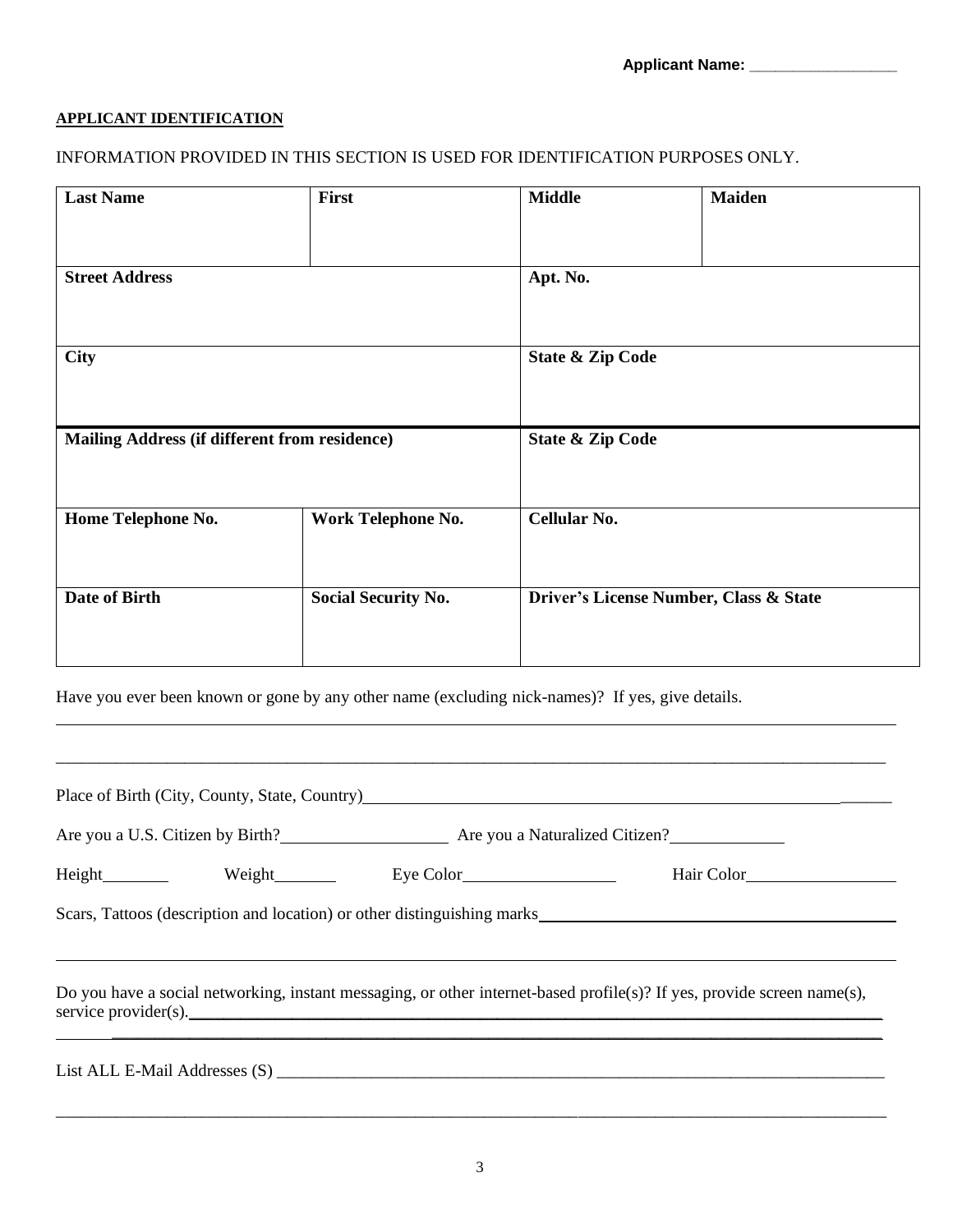#### **PERSONAL REFERENCES**

| List three (3) persons who know you well enough to provide current information about you. Do not list relatives, former or |  |
|----------------------------------------------------------------------------------------------------------------------------|--|
| present employers, or supervisors.                                                                                         |  |

| Home Telephone<br><u> 1989 - Johann Barnett, fransk politiker (d. 1989)</u>            |  |
|----------------------------------------------------------------------------------------|--|
|                                                                                        |  |
| 2. Name Years known                                                                    |  |
|                                                                                        |  |
| Home Telephone<br><u> 1986 - Johann Barbara, martin da kasar Amerikaansk politik (</u> |  |
|                                                                                        |  |
| 3. Name Years known                                                                    |  |
|                                                                                        |  |
| Home Telephone<br><u> 1989 - Johann Stein, mars an deus Amerikaansk kommunister (</u>  |  |
|                                                                                        |  |

### **TRAFFIC RECORD**

Identify all vehicles that you currently own or operate:

| Year | Make | Model | Color | License Plate No. | Owner |
|------|------|-------|-------|-------------------|-------|
|      |      |       |       |                   |       |
|      |      |       |       |                   |       |
|      |      |       |       |                   |       |
|      |      |       |       |                   |       |
|      |      |       |       |                   |       |
|      |      |       |       |                   |       |
|      |      |       |       |                   |       |
|      |      |       |       |                   |       |

Please list your current automobile insurance carrier: Expires: Expires: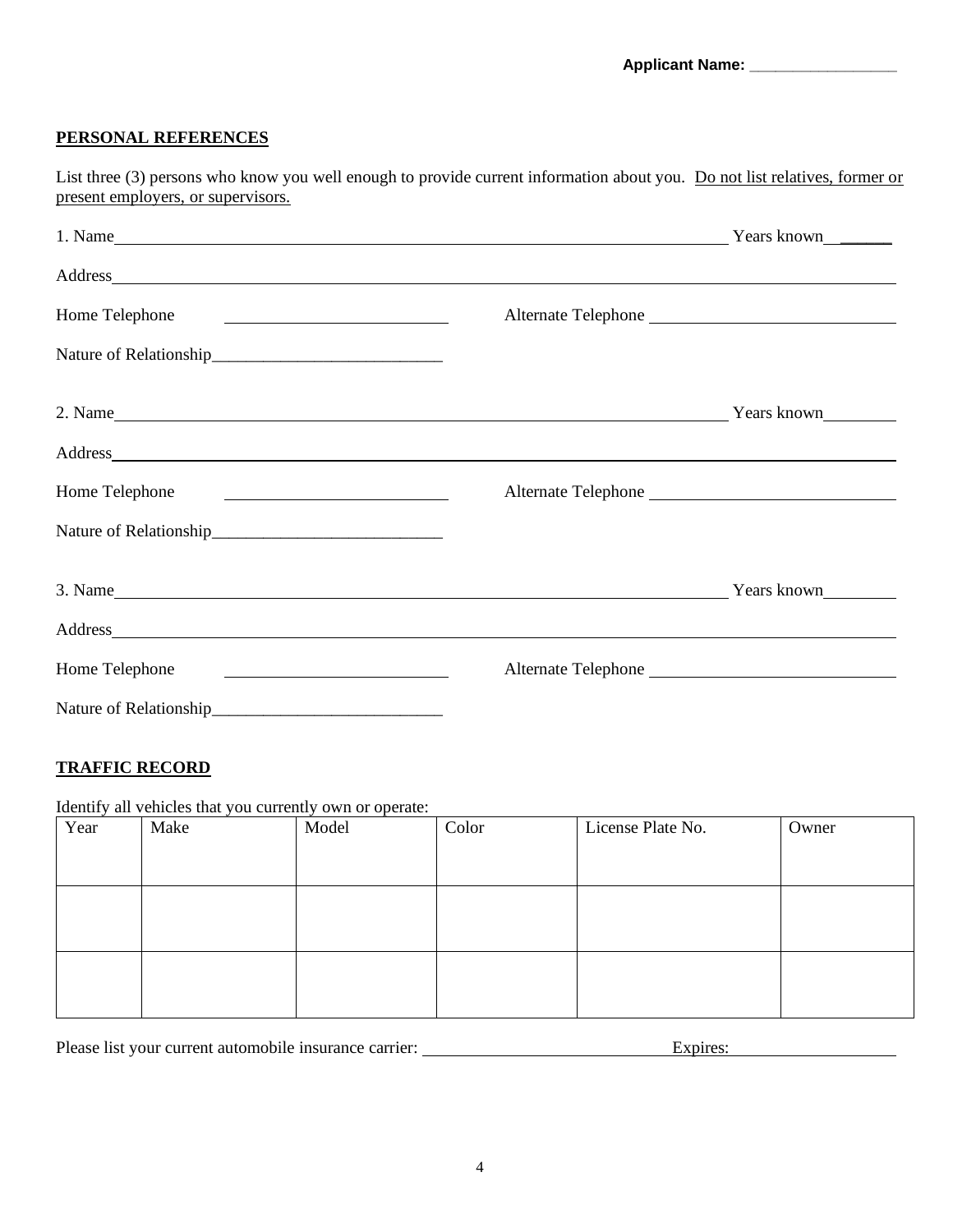| Have you ever possessed a driver's license issued by any state other than Texas? Yes<br>If yes, give details below:          |       | No -        |
|------------------------------------------------------------------------------------------------------------------------------|-------|-------------|
| Driver's License No.                                                                                                         | State | Date issued |
| Driver's License No.                                                                                                         | State | Date issued |
| Have you ever had your driver's license suspended or revoked? Yes No If yes, give reason, date, and length of<br>suspension: |       |             |

#### Identify all motor vehicle accidents you have been involved in during the last 10 years.

| Date                                                             | Location                                                         | Police Report: Yes/No  |  |  |
|------------------------------------------------------------------|------------------------------------------------------------------|------------------------|--|--|
|                                                                  |                                                                  |                        |  |  |
|                                                                  | Cause of Accident (e.g., ran red light, failed to control speed) |                        |  |  |
|                                                                  |                                                                  |                        |  |  |
| Date                                                             | Location                                                         | Police Report: Yes /No |  |  |
|                                                                  |                                                                  |                        |  |  |
| Cause of Accident (e.g., ran red light, failed to control speed) |                                                                  |                        |  |  |
|                                                                  |                                                                  |                        |  |  |

## Identify all traffic citations you have received within the last 10 years, excluding parking tickets:

|         | Return of the commons you have received whill the hot To years, excluding parking trencis. |              |                                       |
|---------|--------------------------------------------------------------------------------------------|--------------|---------------------------------------|
| Month/Y | Violation                                                                                  | City & State | Disposition (e.g., defensive driving, |
| ear     |                                                                                            |              | dismissed)                            |
|         |                                                                                            |              |                                       |
|         |                                                                                            |              |                                       |
|         |                                                                                            |              |                                       |
|         |                                                                                            |              |                                       |
|         |                                                                                            |              |                                       |
|         |                                                                                            |              |                                       |
|         |                                                                                            |              |                                       |
|         |                                                                                            |              |                                       |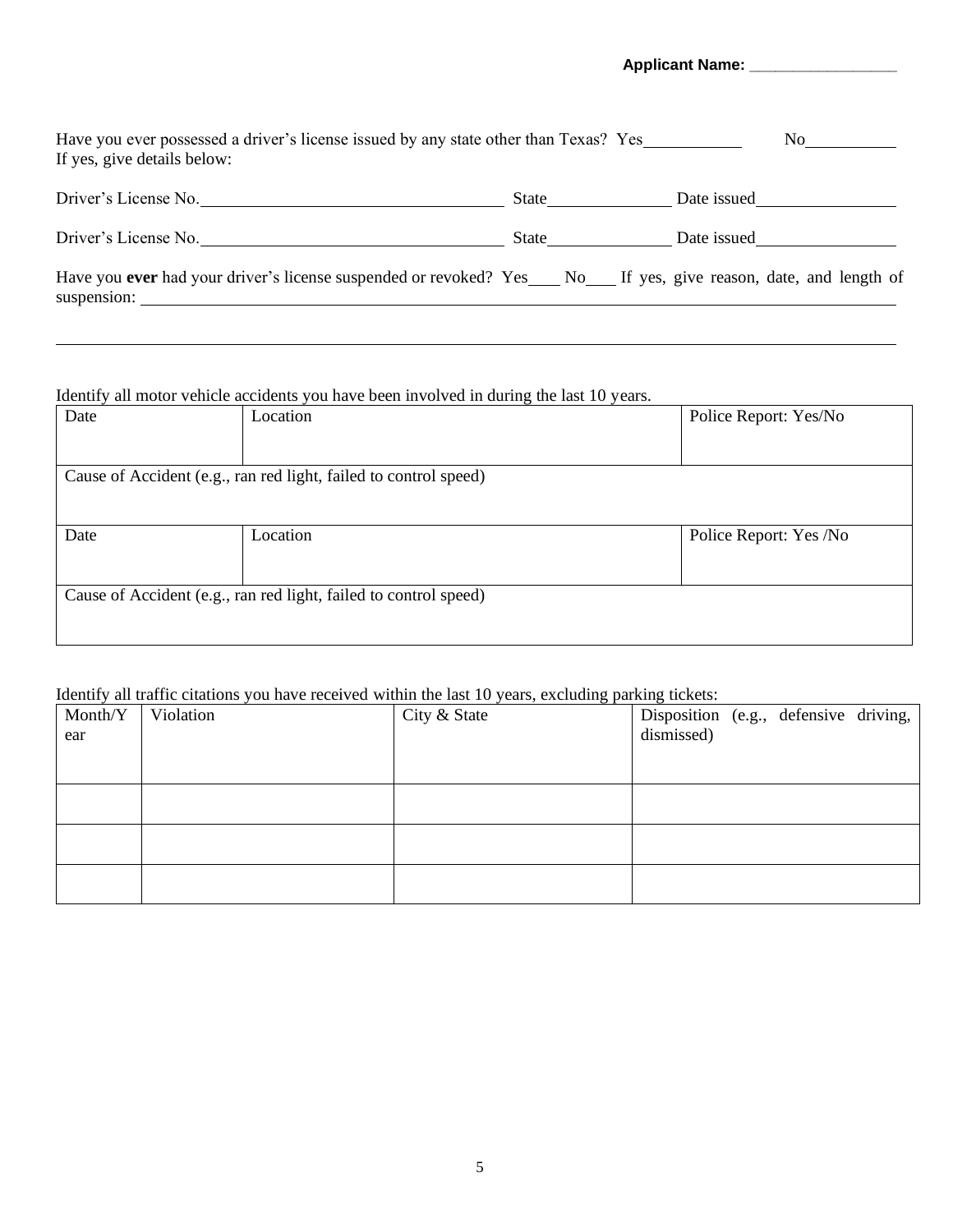#### **ARRESTS, DETENTIONS, AND LITIGATION**

Have you **ever** been arrested or detained by law enforcement?

Yes No No If yes, complete the following table:

| Agency | Offense | Date | Location | Outcome |
|--------|---------|------|----------|---------|
|        |         |      |          |         |
|        |         |      |          |         |
|        |         |      |          |         |
|        |         |      |          |         |
|        |         |      |          |         |

Have you **ever** committed an act of family violence? ("Family violence" means an act by a member of a family or household against another member of the family or household that is intended to result in physical harm, bodily injury, assault, or sexual assault or that is a threat that reasonably places the member in fear of imminent physical harm, bodily injury, assault, or sexual assault, but does not include defensive measures to protect oneself.) (Texas Family Code Section 71.004) If yes, explain:

Have you **ever** assaulted another person since the age of seventeen (17)? ("Assault" means to cause bodily injury to another, threaten another with imminent bodily injury, or to cause physical contact with another when the person knows or should reasonably believe that the other will regard the contact as offensive or provocative.) (Texas Penal Code Section 22.01) If yes, explain:

Have you **ever** been considered or named a suspect in a criminal investigation or criminal offense? If yes, explain:

Have you **ever** been a party to a civil suit or action? If yes, explain: \_\_\_\_\_\_\_\_\_

Have you **ever** been involved in any incident (do not include vehicular accidents) in which a police report was made or law enforcement was called? If yes, explain:

Other than crimes that would have been sealed by juvenile records, have you ever committed – or assisted another person in the commission of – a felony crime, serious misdemeanor, or a crime involving moral turpitude that went undetected or unreported to law enforcement? If yes, explain:

l

Do you anticipate being sued or named in any type of lawsuit or proceeding? Yes No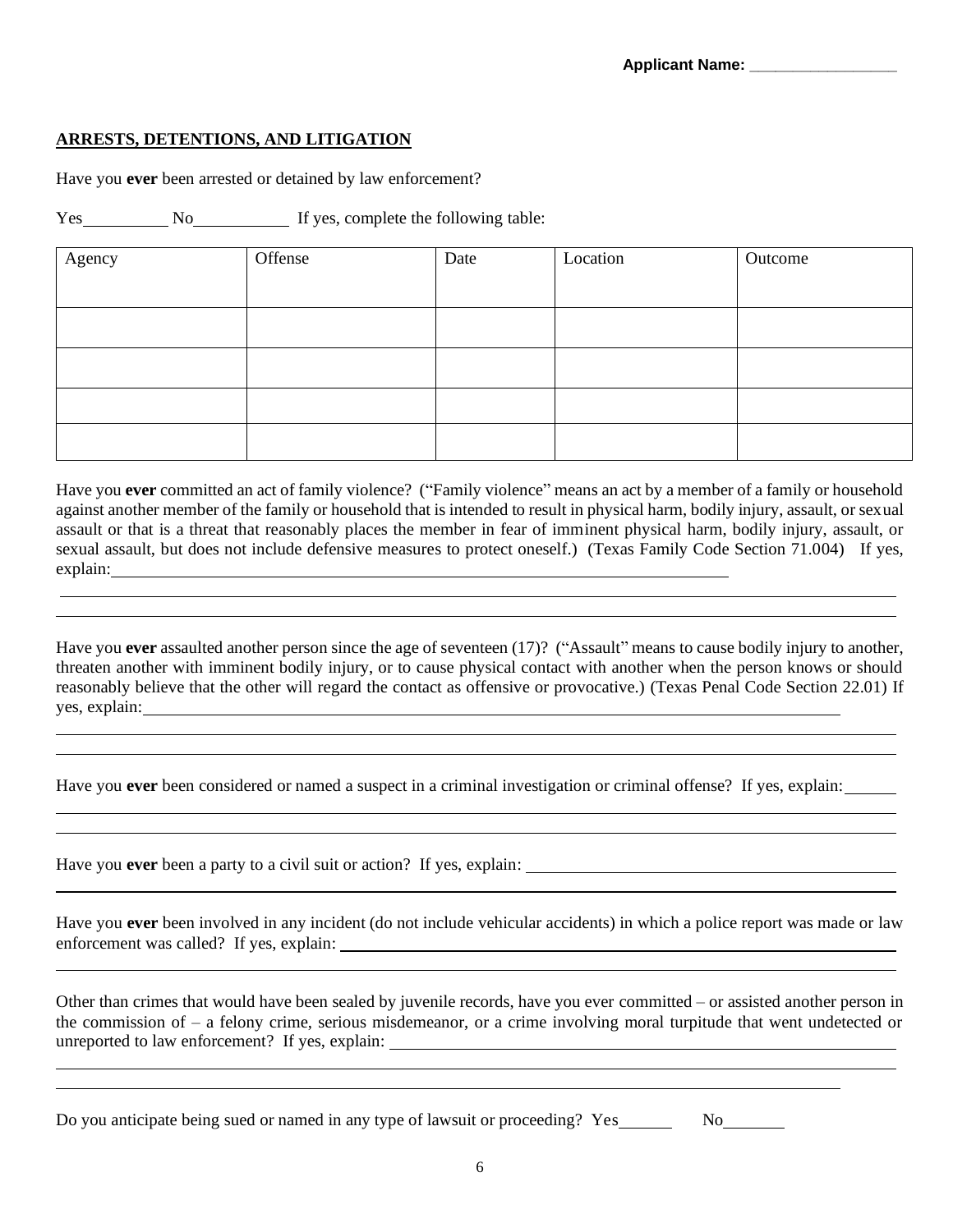# **EMPLOYMENT HISTORY**

Beginning with your present or most recent employer, list all employers since the age of seventeen (17) **OR** employment for the previous ten (10) years. Include full-time, part-time, temporary, seasonal, military assignments, unpaid internships or volunteer.

|                                                                                                                                                                                                                                |  | $from$ $To$ $To$ |
|--------------------------------------------------------------------------------------------------------------------------------------------------------------------------------------------------------------------------------|--|------------------|
| Address and the contract of the contract of the contract of the contract of the contract of the contract of the contract of the contract of the contract of the contract of the contract of the contract of the contract of th |  |                  |
| Telephone No.                                                                                                                                                                                                                  |  |                  |
|                                                                                                                                                                                                                                |  |                  |
|                                                                                                                                                                                                                                |  |                  |
|                                                                                                                                                                                                                                |  |                  |
| Duties:                                                                                                                                                                                                                        |  |                  |
|                                                                                                                                                                                                                                |  |                  |
|                                                                                                                                                                                                                                |  |                  |
|                                                                                                                                                                                                                                |  |                  |
| <u> 1990 - Johann Stoff, amerikan bestein de stad in de stad in de stad in de stad in de stad in de stad in de st</u>                                                                                                          |  |                  |
|                                                                                                                                                                                                                                |  |                  |
|                                                                                                                                                                                                                                |  |                  |
| Identify any disciplinary actions you received: The material contract of the state of the state of the state of the state of the state of the state of the state of the state of the state of the state of the state of the st |  |                  |
|                                                                                                                                                                                                                                |  |                  |
|                                                                                                                                                                                                                                |  |                  |
|                                                                                                                                                                                                                                |  |                  |
| Reason for Leaving: New York Changes and Security and Security and Security and Security and Security and Security and Security and Security and Security and Security and Security and Security and Security and Security and |  |                  |
|                                                                                                                                                                                                                                |  |                  |
|                                                                                                                                                                                                                                |  |                  |
|                                                                                                                                                                                                                                |  |                  |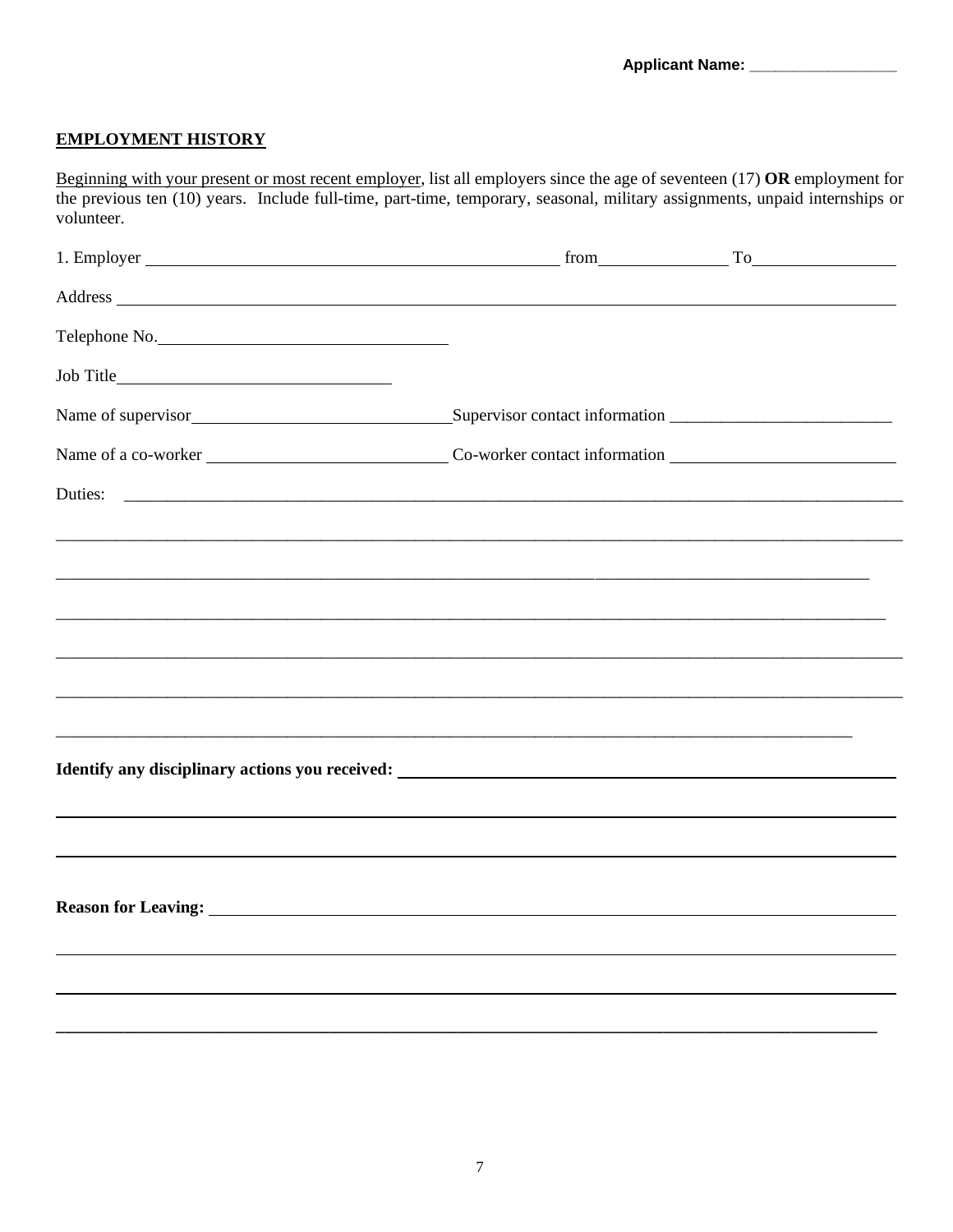Applicant Name: \_\_\_\_\_\_\_\_\_\_\_\_\_\_\_\_

| 2. Employer                                                                                                                                                                                                                                                     |  | $from$ $To$ $To$ |
|-----------------------------------------------------------------------------------------------------------------------------------------------------------------------------------------------------------------------------------------------------------------|--|------------------|
| Address and the contract of the contract of the contract of the contract of the contract of the contract of the contract of the contract of the contract of the contract of the contract of the contract of the contract of th                                  |  |                  |
| Telephone No.                                                                                                                                                                                                                                                   |  |                  |
|                                                                                                                                                                                                                                                                 |  |                  |
| Name of supervisor<br>Supervisor contact information<br><u>Supervisor</u><br>Supervisor contact information<br>Supervisor<br>Supervisor<br>Supervisor<br>Supervisor<br>Supervisor<br>Supervisor<br>Supervisor<br>Supervisor<br>Supervisor<br>Supervisor<br>Supe |  |                  |
|                                                                                                                                                                                                                                                                 |  |                  |
|                                                                                                                                                                                                                                                                 |  |                  |
|                                                                                                                                                                                                                                                                 |  |                  |
| <u> 1980 - Johann Stoff, deutscher Stoff, der Stoff, der Stoff, der Stoff, der Stoff, der Stoff, der Stoff, der S</u>                                                                                                                                           |  |                  |
|                                                                                                                                                                                                                                                                 |  |                  |
|                                                                                                                                                                                                                                                                 |  |                  |
|                                                                                                                                                                                                                                                                 |  |                  |
| <u> 1989 - Johann Barn, Amerikaansk politiker (* 1908)</u>                                                                                                                                                                                                      |  |                  |
|                                                                                                                                                                                                                                                                 |  |                  |
| Identify any disciplinary actions you received:<br><u>example and</u> the state of the state of the state of the state of the state of the state of the state of the state of the state of the state of the state of the state of the                           |  |                  |
|                                                                                                                                                                                                                                                                 |  |                  |
|                                                                                                                                                                                                                                                                 |  |                  |
|                                                                                                                                                                                                                                                                 |  |                  |
| Reason for Leaving: University of the same state of the state of the state of the state of the state of the state of the state of the state of the state of the state of the state of the state of the state of the state of t                                  |  |                  |
|                                                                                                                                                                                                                                                                 |  |                  |
|                                                                                                                                                                                                                                                                 |  |                  |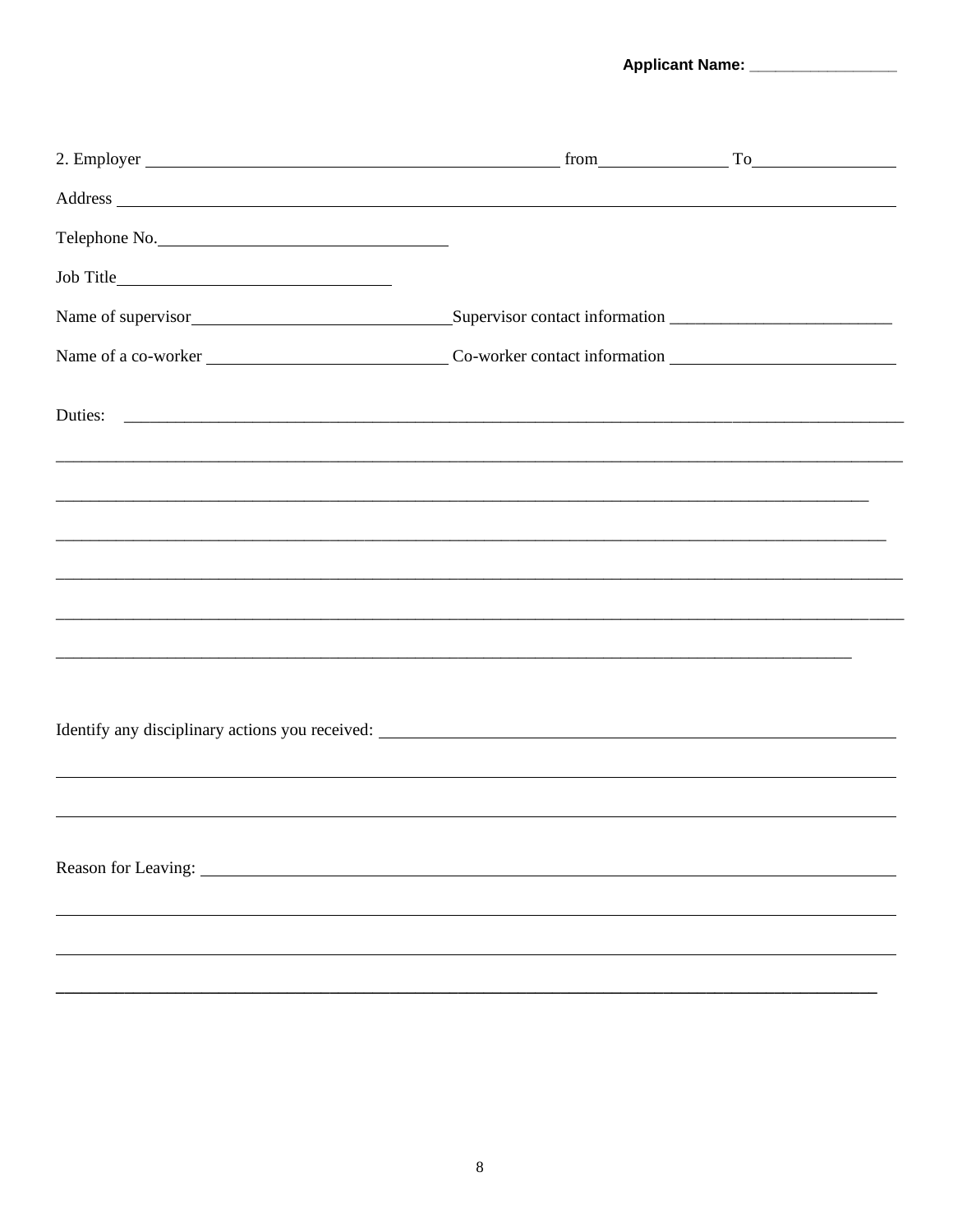Applicant Name: \_\_\_\_\_\_\_\_\_\_\_\_\_\_\_\_\_\_

| Address and the contract of the contract of the contract of the contract of the contract of the contract of the contract of the contract of the contract of the contract of the contract of the contract of the contract of th |  |
|--------------------------------------------------------------------------------------------------------------------------------------------------------------------------------------------------------------------------------|--|
| Telephone No.                                                                                                                                                                                                                  |  |
|                                                                                                                                                                                                                                |  |
| Name of supervisor<br>Supervisor contact information<br><u>Supervisor contact information</u>                                                                                                                                  |  |
|                                                                                                                                                                                                                                |  |
| Duties:                                                                                                                                                                                                                        |  |
|                                                                                                                                                                                                                                |  |
|                                                                                                                                                                                                                                |  |
|                                                                                                                                                                                                                                |  |
|                                                                                                                                                                                                                                |  |
|                                                                                                                                                                                                                                |  |
|                                                                                                                                                                                                                                |  |
|                                                                                                                                                                                                                                |  |
|                                                                                                                                                                                                                                |  |
|                                                                                                                                                                                                                                |  |
|                                                                                                                                                                                                                                |  |
|                                                                                                                                                                                                                                |  |
| Reason for Leaving: 1988. The Contract of Leaving Contract of Leaving Contract of Leaving Contract of Leaving Contract of Leaving Contract of Leaving Contract of Leaving Contract of Leaving Contract of Leaving Contract of  |  |
|                                                                                                                                                                                                                                |  |
|                                                                                                                                                                                                                                |  |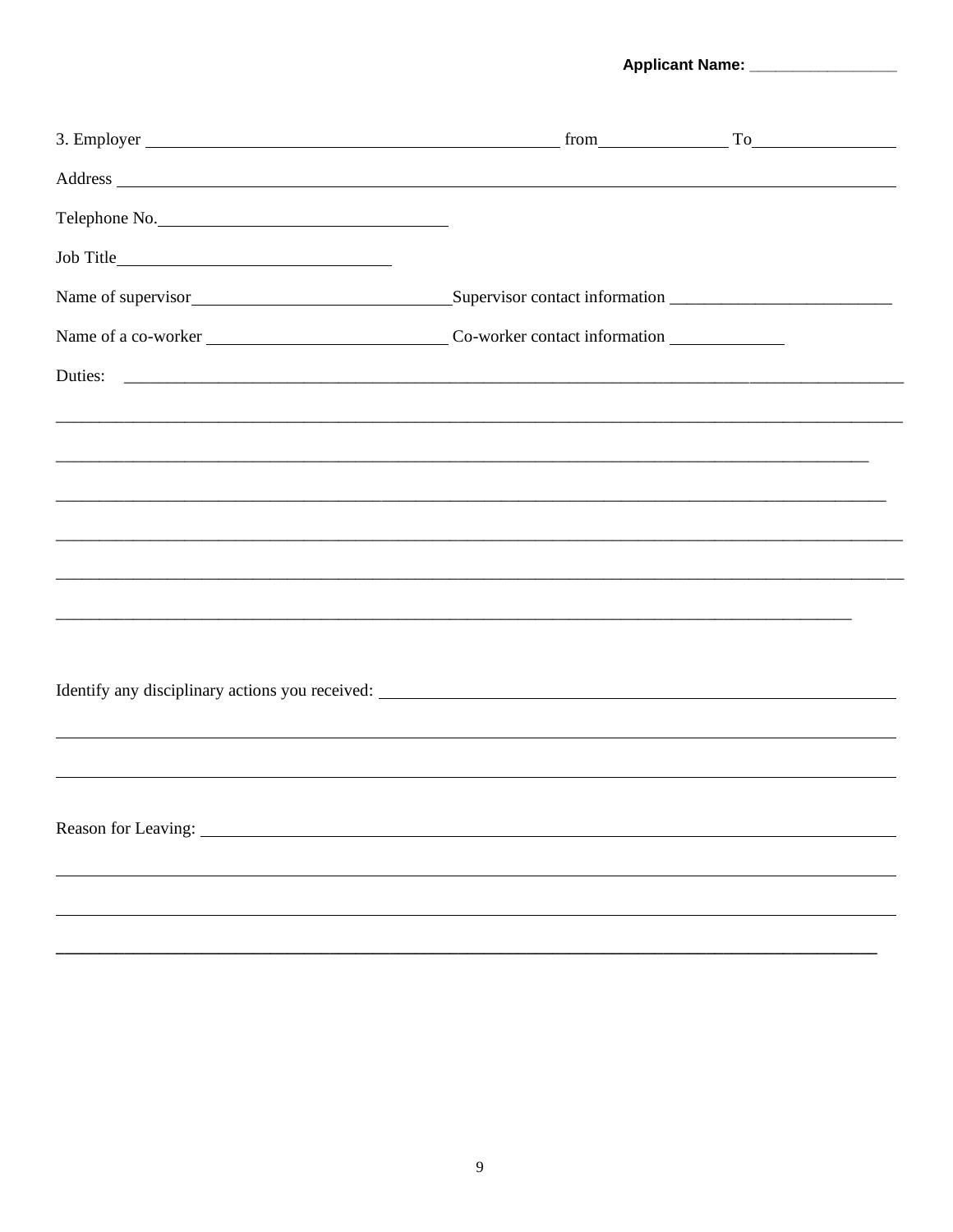## **EDUCATIONAL HISTORY**

| High School(s) attended | Address | Dates attended<br>From-To | Graduate<br>a<br>Yes/No |
|-------------------------|---------|---------------------------|-------------------------|
|                         |         |                           |                         |
|                         |         |                           |                         |

Do you have a G.E.D. Certificate?

Were you **ever** expelled from school? If yes, give details:

## Identify all colleges, universities, or technical schools you have attended:

| Name | City & State | Dates attended | Hours<br>completed | Major | Degree &<br>Date |
|------|--------------|----------------|--------------------|-------|------------------|
|      |              |                |                    |       |                  |
|      |              |                |                    |       |                  |
|      |              |                |                    |       |                  |

#### **MILITARY OBLIGATION**

|                                                                                                | Date | Date |                                                                      |
|------------------------------------------------------------------------------------------------|------|------|----------------------------------------------------------------------|
|                                                                                                |      |      | Branch of Service Unit Unit Unit Constant Constant Orange of Service |
| Job Title(s) (e.g., Rifleman, Security)                                                        |      |      |                                                                      |
|                                                                                                |      |      |                                                                      |
| Are you actively serving in a Reserve Unit (including State Military Forces)? Yes _____ No____ |      |      |                                                                      |
|                                                                                                |      |      |                                                                      |
|                                                                                                | Date | Date |                                                                      |
|                                                                                                |      |      |                                                                      |
| Job Title(s) (e.g., Rifleman, Security)                                                        |      |      |                                                                      |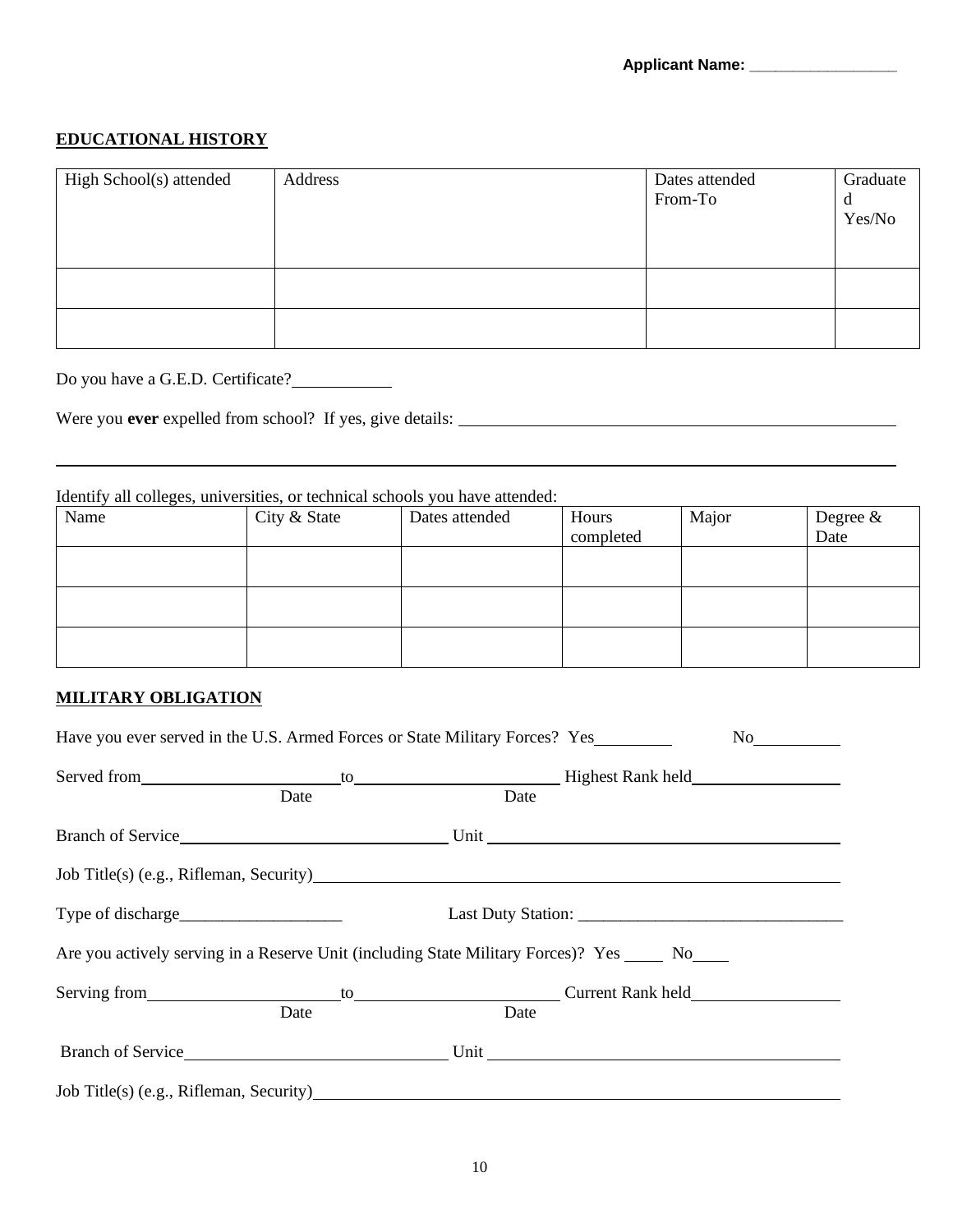Have you **ever** been subject to court martial or any other disciplinary proceeding under the Uniform Code of Military Justice? (Include non-judicial, Captain's mast, etc.) If "Yes," provide date(s), charge(s), military court(s) or authority(ies), and outcome(s).

#### **SPECIAL QUALIFICATIONS & SKILLS**

Identify any special licenses you hold, please include the license type, state its held, date of award, license expiration date, and license number (ex., EMT-B, radio operator, Peace Officer):

\_\_\_\_\_\_\_\_\_\_\_\_\_\_\_\_\_\_\_\_\_\_\_\_\_\_\_\_\_\_\_\_\_\_\_\_\_\_\_\_\_\_\_\_\_\_\_\_\_\_\_\_\_\_\_\_\_\_\_\_\_\_\_\_\_\_\_\_\_\_\_\_\_\_\_\_\_\_\_\_\_\_\_\_\_\_\_\_\_\_\_\_\_\_\_\_\_

If you know a foreign language, indicate your fluency in each block below (excellent, good, fair)

| Language | Understanding | Speaking | Reading | Writing |
|----------|---------------|----------|---------|---------|
|          |               |          |         |         |

#### **MEMBERSHIP IN ORGANIZATIONS (PAST AND PRESENT)**

| Name & Address | Type (e.g., social, fraternal, From professional) |  | To |
|----------------|---------------------------------------------------|--|----|
|                |                                                   |  |    |
|                |                                                   |  |    |

Have you **ever** been an officer or a member of, or made a contribution to, an organization that advocates or practices the commission of acts of force or violence to discourage others from exercising their rights under the U.S. Constitution or right granted by law? Yes No

#### **PERSONAL DECLARATIONS**

Do you consume alcoholic beverages? Yes, No If "Yes", how often?

Have you **ever** used marijuana or hashish? Yes No If yes, when last used?

Have you **ever** used any illegal drug (including a performance-enhancing steroid) not prescribed by a physician?

| $ -$<br>Yes | N. | ves how often | last used<br>When |
|-------------|----|---------------|-------------------|
|             |    |               |                   |

Provide explanation: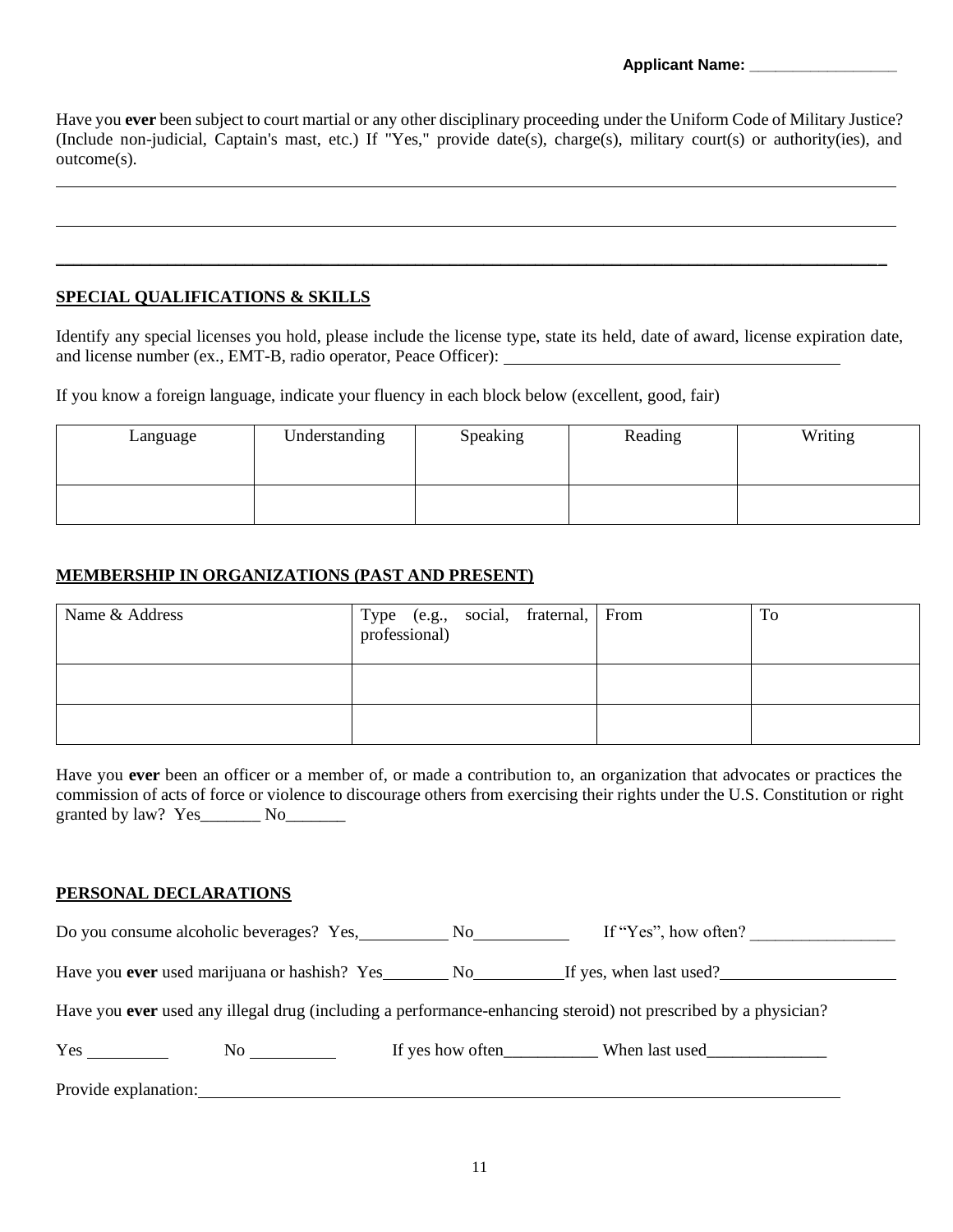**Applicant Name: \_\_\_\_\_\_\_\_\_\_\_\_\_\_\_\_\_**

Have you **ever** sold or furnished controlled substances or prescription drugs to anyone? Yes No

If yes, give details: <u>experience</u> and the set of year and the set of year and the set of year and the set of year and the set of year and the set of year and the set of year and the set of year and the set of year and the

Are there any incidents in your life, or details not mentioned herein, which may influence this department's evaluation of your suitability for employment as a Firefighter?

If yes, explain:

Identify any additional information you think should be considered in your application for the position you are seeking, and/or any further explanation of answers to previous questions:

\_\_\_\_\_\_\_\_\_\_\_\_\_\_\_\_\_\_\_\_\_\_\_\_\_\_\_\_\_\_\_\_\_\_\_\_\_\_\_\_\_\_\_\_\_\_\_\_\_\_\_\_\_\_\_\_\_\_\_\_\_\_\_\_\_\_\_\_\_\_\_\_\_\_\_\_\_\_\_\_\_\_\_\_\_\_\_\_\_\_\_\_

\_\_\_\_\_\_\_\_\_\_\_\_\_\_\_\_\_\_\_\_\_\_\_\_\_\_\_\_\_\_\_\_\_\_\_\_\_\_\_\_\_\_\_\_\_\_\_\_\_\_\_\_\_\_\_\_\_\_\_\_\_\_\_\_\_\_\_\_\_\_\_\_\_\_\_\_\_\_\_\_\_\_\_\_\_\_\_\_\_\_\_\_

I hereby certify that there are no misrepresentations, omissions, or falsifications in the foregoing statements and answers to the above questions. I fully understand that any misrepresentation, omission, or falsification may deem me permanently unsuitable, or if hired, may lead to the termination my position.

Signature of Applicant

Date

**Before me personally appeared, who** stated this **who** stated this **document and its intent was explained to him/her that he/she has full knowledge of its purpose and that he/she executed this instrument of his/her free will and accord.**

**Sworn to and subscribed before me on this \_\_\_\_\_\_\_\_\_\_\_ day of ,** 

**\_\_\_\_\_\_\_\_\_\_\_\_\_\_\_\_\_\_\_\_\_\_\_\_\_\_\_\_\_\_\_\_\_\_\_\_\_\_\_\_\_\_\_\_\_ SEAL** or STAMP **STAMP Signature of Notary** 

 **Commission Expiration: \_\_\_\_\_\_\_\_\_\_\_\_\_\_\_**